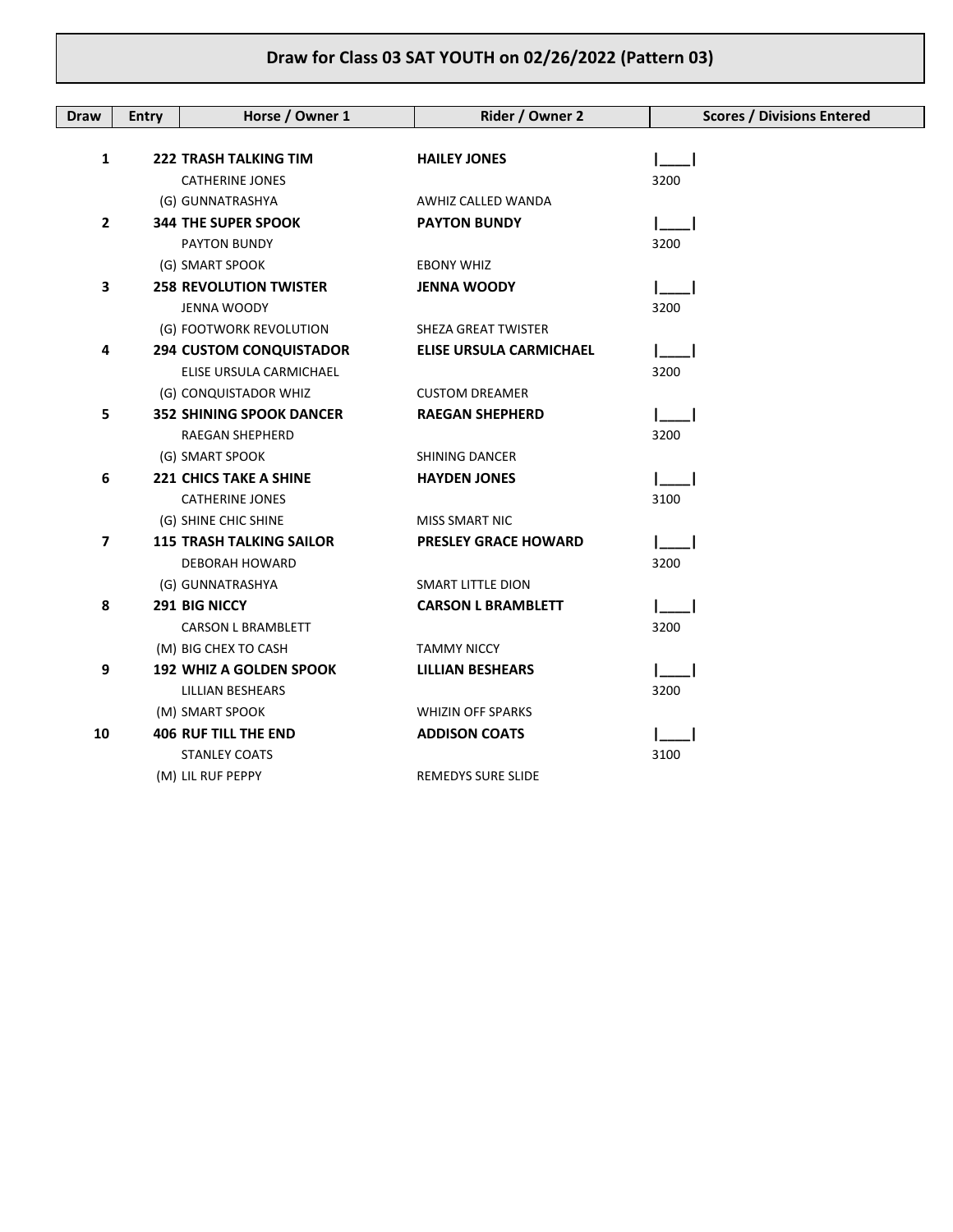## **Draw for Class 03 SAT YOUTH on 02/26/2022 (Pattern 03)**

| <b>Draw</b> | <b>Entry</b> | Horse / Owner 1                | Rider / Owner 2             | <b>Scores / Divisions Entered</b> |
|-------------|--------------|--------------------------------|-----------------------------|-----------------------------------|
|             |              |                                |                             |                                   |
| 11          |              | <b>396 BUTTONS ON MY GT</b>    | <b>BECCA K SCHAFFHAUSER</b> |                                   |
|             |              | <b>SAM L SCHAFFHAUSER</b>      |                             | 3100                              |
|             |              | (M) GUNNERS TINSELTOWN         | <b>HICKORYS TOP CHIC</b>    |                                   |
| 12          |              | <b>290 IM NOT A WIMPY CHIC</b> | <b>LYLA GRACE TUTTLE</b>    |                                   |
|             |              | LYLA GRACE TUTTLE              |                             | 3100                              |
|             |              | (M) SMART CHIC OLENA           | <b>WIMPYS STAR</b>          |                                   |
| 13          |              | <b>239 DREAMING AT DAWN</b>    | <b>ADDISON R SAWYER</b>     |                                   |
|             |              | <b>WAYNE MIZELLE</b>           |                             | 3100                              |
|             |              | (M) MAGNUM CHIC DREAM          | <b>DUALIN AT DAWN</b>       |                                   |
| 14          |              | 383 HEZA HOLLYWOOD GUN         | <b>CHLOE MAZZOCCA</b>       |                                   |
|             |              | ROBIN D MAZZOCCA               |                             | 3100                              |
|             |              | (G) HOLLYWOODSTINSELTOWN       | SHEZ GUN SMART              |                                   |
| 15          |              | <b>248 DP SHININ NITE</b>      | <b>CAYLEE B HOWERTON</b>    |                                   |
|             |              | <b>CAYLEE B HOWERTON</b>       |                             | 3200                              |
|             |              | (G) GUNNERS SPECIAL NITE       | <b>OUT SHININ WIMPY</b>     |                                   |
| 16          |              | <b>329 SKEETS OKIE PAUL</b>    | <b>ADDISON SHEPHERD</b>     |                                   |
|             |              | <b>JOSH SHEPHERD</b>           |                             | 3100                              |
|             |              | (M) SKEETS PEPPY               | JOETTES OKIE PAUL           |                                   |
| 17          |              | <b>153 SMILING AT YOU</b>      | <b>AMBER C. MEEKER</b>      |                                   |
|             |              | AMBER C. MEEKER                |                             | 3200                              |
|             |              | (G) MAGNUM WITH A DREAM        | <b>BOOGIES SMART STAR</b>   |                                   |
| 18          |              | <b>336 ALOTTA RUF PLAY</b>     | <b>ALEX LOFTIN</b>          |                                   |
|             |              | <b>ALEX LOFTIN</b>             |                             | 3200                              |
|             |              | (G) NOT RUF AT ALL             | MS PLAYALOTTA CHIC          |                                   |
| 19          |              | 388 KASHIN LIL JOE             | SHELLY H WOLDENBERG         |                                   |
|             |              | SHELLY H WOLDENBERG            |                             | 3200                              |
|             |              | (M) LIL JOE CASH               | SHESA KACHINA CHIC          |                                   |
| 20          |              | <b>188 ANNIES LOADED GUN</b>   | <b>BETHANY SIMS</b>         |                                   |
|             |              | <b>BETHANY SIMS</b>            |                             | 3200                              |
|             |              | (M) CHICS LOADED GUN           | <b>SHINEY OAKLEY</b>        |                                   |